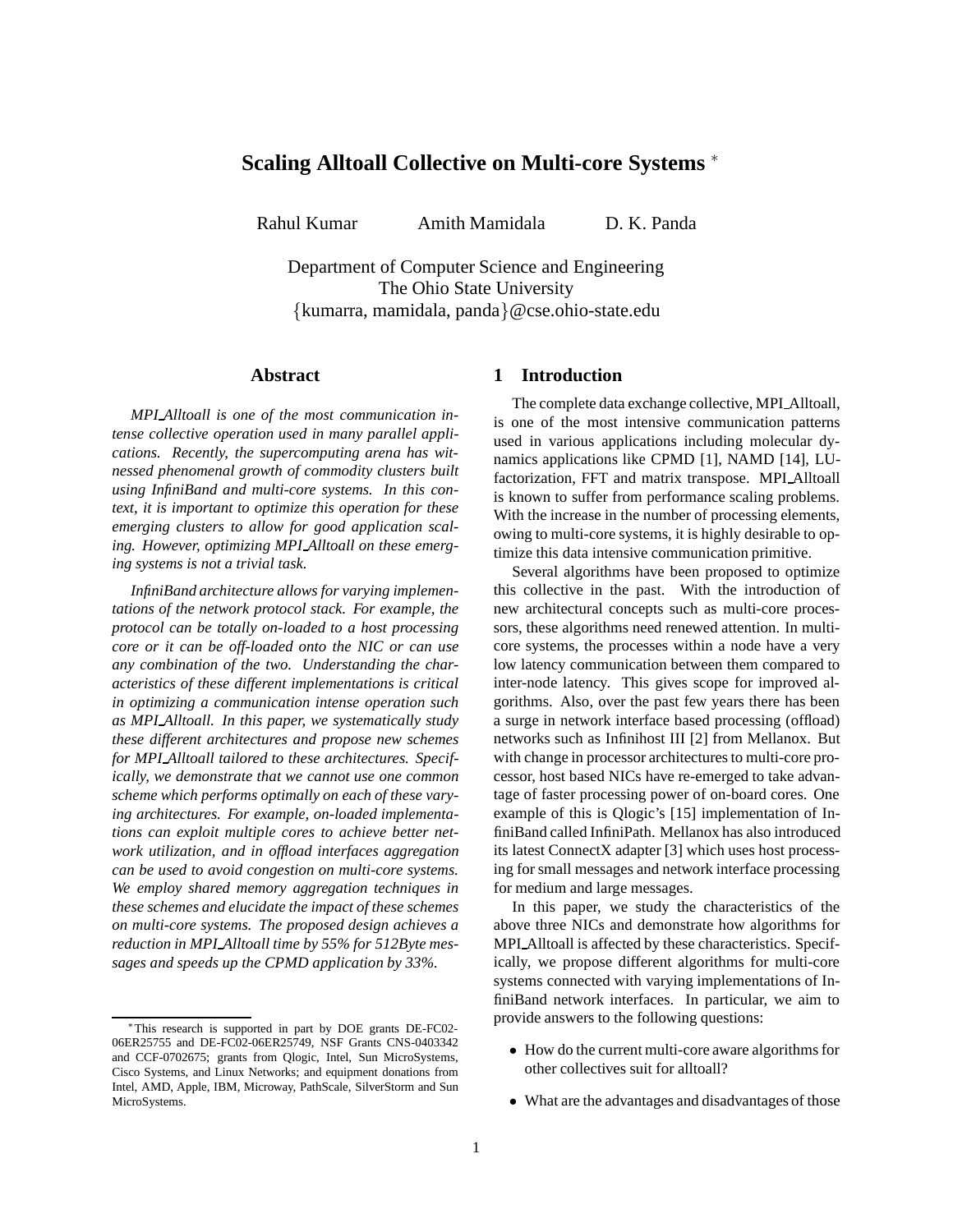schemes?

- What are the features and characteristics of modern NICs?
- Are there better collective algorithms for modern NICs?

We have implemented our designs and integrated them into MVAPICH [12]. The proposed design has been evaluated on a 512 core cluster. The optimizations proposed in this paper reduces the latency of MPI\_Alltoall by 55% for 512Byte messages and speedsup the CPMD application benchmark by 33%. The rest of the paper is organized in the following way. In Section 2, we provide the background of our work. In Section 3, the motivation for our scheme has been explained. In Section 4, we discuss related work. In Section 5, we discuss detailed design issues and evaluate our designs in Section 6 . Conclusion and future work are presented in Section 7.

# **2 Background**

In this section, we briefly describe the required background on current InfiniBand network interfaces, widely employed alltoall algorithms and CPMD application [1]. The CPMD application extensively uses alltoall collective and is used in the evaluation of our proposed scheme.

### 2.1 InfiniPath

InfiniPath [15] is a network interface for InfiniBand interconnect provided by Qlogic. It's main difference from other NICs is that it is host based and does not offload network processing to the NIC. The network interface does not have a send-side DMA so processor cycles are used to copy data to the NIC. The NIC is only responsible for streaming the data out to the network. The rationale is that the host processor is generally much faster than the NIC. Another reason is that data to be sent out is usually in the cache of the host so unnecessary bus transactions are avoided if the buffers are re-used. However, on receive side, it has a DMA engine that writes the incoming data directly to main memory.

#### 2.2 InfiniHost III and ConnectX

InfiniHost III is the third generation of InfiniBand Host Channel Adapter (HCA) from Mellanox. It features a full hardware implementation of the InfiniBand architecture with Hardware Transport Engine that drastically reduces the host CPU overhead on communication. ConnectX is the fourth generation InfiniBand HCA from Mellanox. The ConnectX architecture is designed to improve the processing rate of incoming packets. Compared to the previous InfiniHost III architecture, it has more advanced packet processing capabilities. These enhancements to the ConnectX architecture are expected to improve its performance on multi-core nodes when multiple processes are communicating at the same time, generating many simultaneous network messages. For very small message sizes (less than around 512Bytes), PIO is used to send data to the network interface. This is different from the InfiniHost III architecture which uses DMA for all message sizes.

#### 2.3 CPMD Application

The Car-Parrinello Molecular Dynamics (CPMD) is designed for ab-initio molecular dynamics. It is widely used for research in computational chemistry, materials science and biology. CPMD makes extensive use of three-dimensional FFT, which requires efficient all-toall communication [8].

### 2.4 AlltoAll Algorithms

The most popular algorithms for alltoall currently used are: 1. Bruck's algorithm [4], 2. Irecv-Isend algorithm [19] and 3. Pairwise Exchange [19].

Because none of the above algorithms gives the best performance for all message sizes, we choose different algorithms according to the message size. Bruck's algorithm completes in minimum number of steps, log P (P is the number of processes). Hence, it is used for small messages where start-up latencies are a dominant part of the collective time. However, because it sends the same message over the network more than once, it is not suitable for medium or large messages. In the Irecv-Isend algorithm, each process sends the data directly to the destined process, hence it requires P-1 steps to complete. The amount of data going out of each node is equal to the total amount of data that each node must send. The amount of data going into each node is equal to the total amount of the data that each node must receive. Therefore, the algorithm is optimal in terms of amount of data sent on the network and should be suitable for medium and large messages. However, we found the algorithm is not suitable for large messages. At large message sizes, contention on the links comes into play. The algorithm uses a cyclic pattern of communication which is not congestion free on fat-tree networks [9]. The pairwise exchange algorithm gives better results for large messages. At each stage of the pair-wise exchange algorithm, the communication pattern is congestion free on fat-tree networks. Moreover, 'irecv-isend' algorithm makes loose coupling among the sending and receiving processes. It has been found that if processes are tightly coupled, the latencies are lower for large messages [16]. Pair-wise exchange uses send-recv, utilizing rendezvous protocol for large messages and hence are tightly coupled.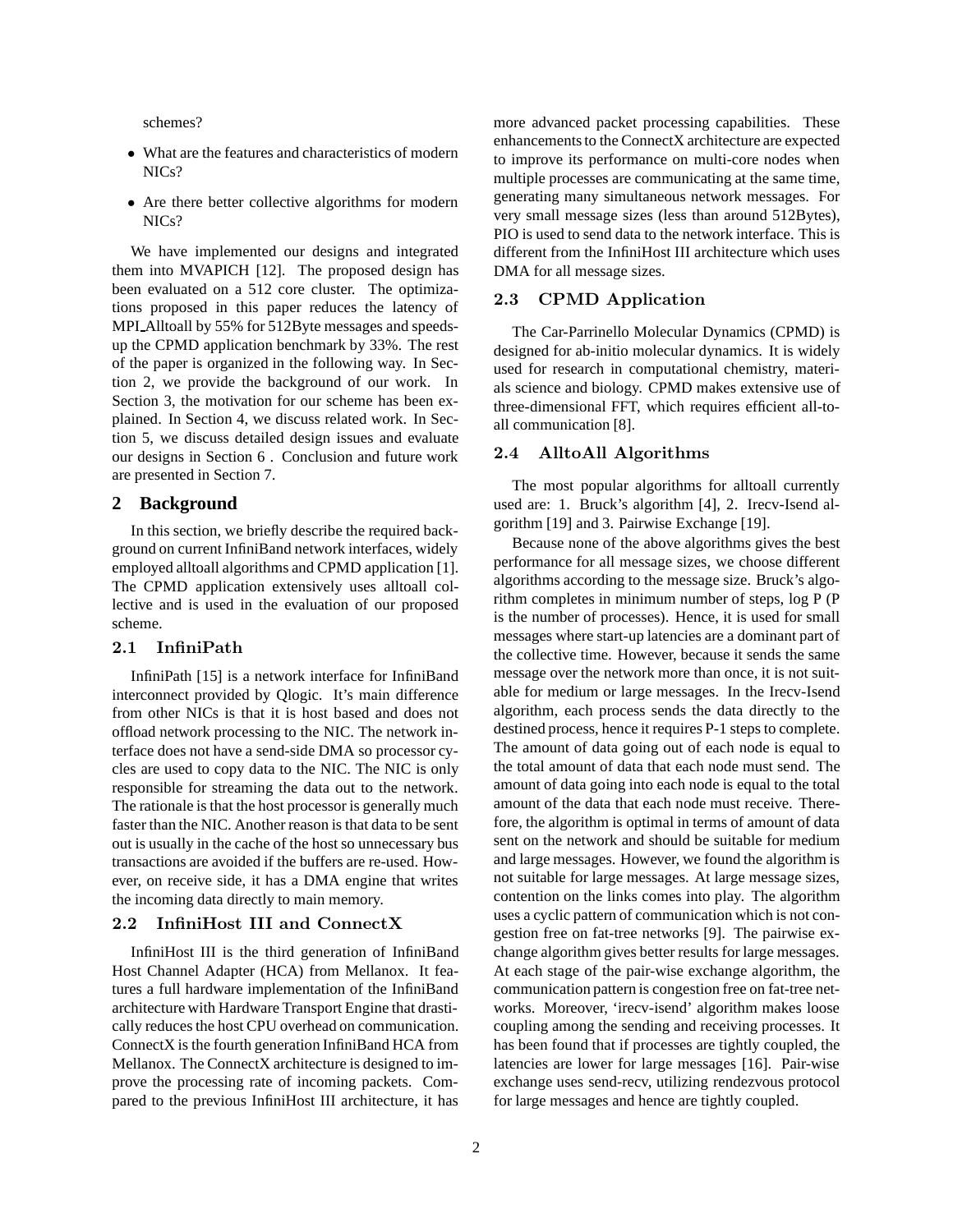We have found that network characteristics play a role in tuning the alltoall collective for different network interfaces. For example, the 'irecv-isend' algorithm performs poorly on InfiniHost III and ConnectX. However, it performs well for medium-sized messages on the InfiniPath network interface. All of the above tuning are available in the open source MVAPICH [12] software.

# **3 Motivation**

Communication time of MPI Alltoall is dependent on two factors: start-up costs and network bandwidth. For small messages, MPI Alltoall time is dominated by start-up costs. For large messages, network bandwidth determines the time of the operation. To illustrate the impact of start-up costs on latency of MPI Alltoall, we conducted a simple test to measure the time of 'irecvisend' alltoall algorithm on a fixed set of nodes. However, we increase the number of cores involved in the collective keeping the size of total data involved in the operation the same. The experiment was conducted on our InfiniPath cluster mentioned in section 6. Figure 1 shows the results. As shown in the figure, we observe that there is a significant increase in MPI Alltoall time with the increase in the number of cores per node although the amount of data exchanged between the nodes is the same. This is primarily due to an increasing number of sends issued which increases start-up costs. Thus, reducing start-up costs is necessary to obtain good performance.



**Figure 1. Increase in Alltoall time with increase in cores/node**

On the other hand, different implementations of InfiniBand network interfaces exist. These different interfaces exhibit varying communication characteristics. We demonstrate this using a simple bi-directional bandwidth test between two nodes. The number of concurrent pairs involved in the test is increased from one to four. Figures 2 and 3 show the multi-pair bi-directional bandwidth performance on InfiniPath and ConnectX adapters, respectively.



**Figure 2. InfiniPath SDR: Multi-pair Bidirectional Bandwidth.**



**Figure 3. ConnectX DDR: Multi-pair Bidirectional Bandwidth.**

We observe that using more than one core to send the data out of the node is advantageous as it provides better network utilization, as can be seen by the increase in bandwidth on using more cores. This is not the case for earlier generation InfiniHost III architecture, as can be seen in Fig.4. For MPI Alltoall operations, this observed behavior is significant because, like the bi-directional test, multiple cores are involved in data exchange across the nodes.



### **Figure 4. InfiniHost III DDR: Multi-pair Bidirectional Bandwidth.**

Also on multi-core systems, aggregation and distribution schemes can be used to decrease the network steps. This is discussed further in the design section. In the aggregation scheme, all cores of a node copy data from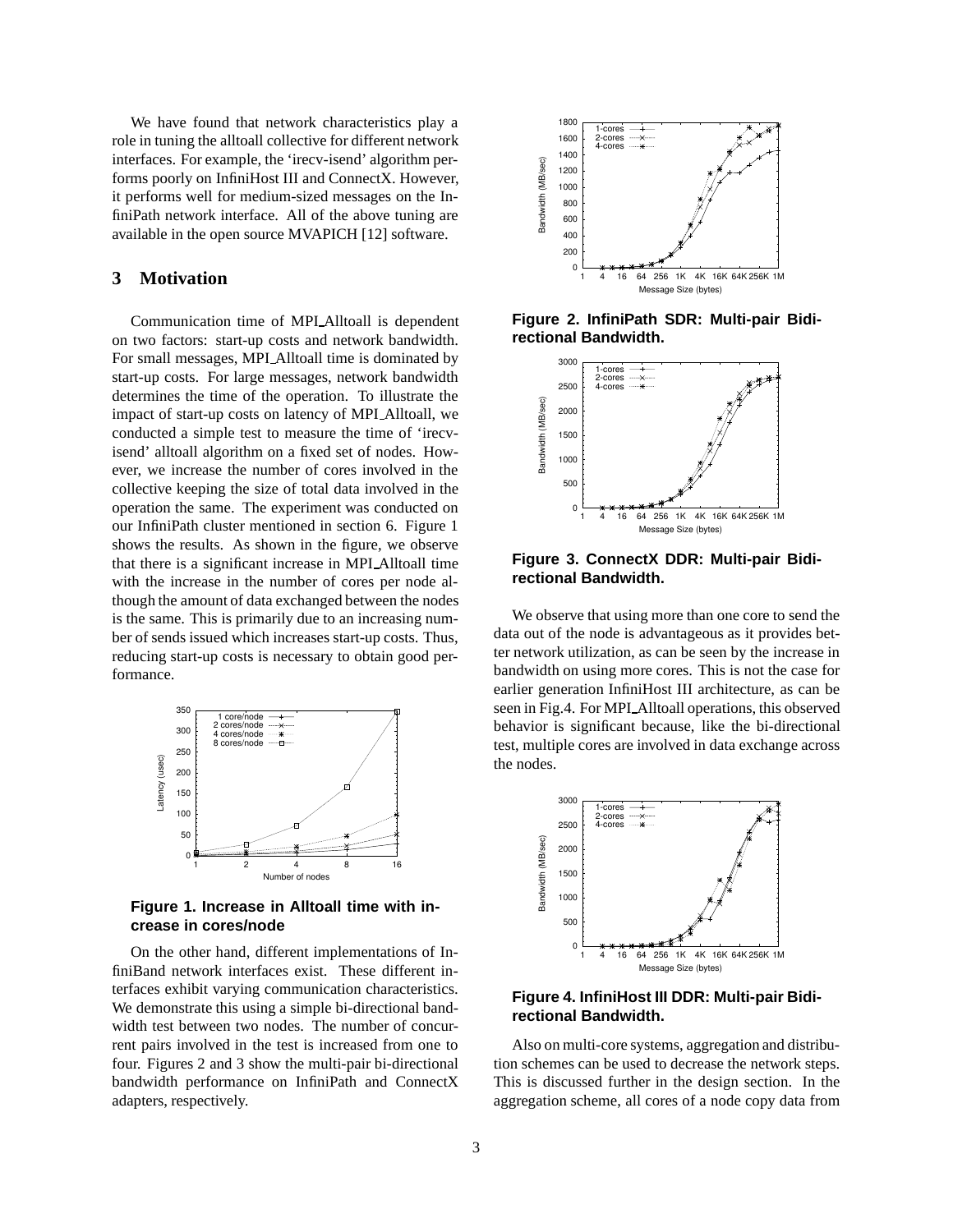the send buffers to a shared buffer, where data can be sent out on the network. In the distribution scheme, after all cores of a node receive data from the network in a shared memory location, the data is copied into the respective receive buffers. We performed tests for both schemes in which we measure the amount of time it takes to perform the data copy operations. The results of the experiment are plotted in Fig.5 for InfiniPath interface. Although both schemes perform the same number of memory copies with the same amount of data sizes, the time taken to complete the copies are different. This characteristic is seen only on host-based network interfaces where data is sent via PIO and not when the DMA engine is used to copy the data to NIC. We believe this performance gap is due to a memory cache transaction in the distribution scheme; when receiving data from network, the receive side DMA directly writes it to the main memory. Whereas in the aggregation scheme, data copy is from cache to cache because data to be sent is generally in the cache of the host. Therefore, we observe that aggregation is better compared to distribution when PIO is used to copy the data instead of DMA engine.



**Figure 5. Receive-side distribution more costly than send-side aggregation.**

Thus, as described above, different network interfaces exhibit varying communication characteristics. The alltoall schemes need to take into account these factors to obtain good performance.

# **4 Related Work**

Several optimizations have been proposed in the past to take advantage of shared memory to design collectives. Husbands et al. [7] first proposed hierarchical tree based MPI Bcast algorithm to minimize the use of network on the Sun SMP system. Sistare et al. [17] propose a hierarchical scheme but do not use a tree-based point to point communication within the SMP node. They develop shared memory based schemes to optimize broadcast, reduce, allreduce and barrier within the SMP node. Tipparaju et al. [20] also propose hierarchical tree based collective operations using shared and remote memory access protocols. In our earlier work [11], we proposed a

hierarchical multicast based design for broadcast. Most of the work to optimize collectives for shared memory based systems have proposed hierarchical leader based schemes. In this paper we propose a non-leader based scheme to optimize alltoall collective for multi-core systems.

### **5 The Proposed Design**

In the leader based scheme, at the sender, all data of a node is aggregated to the leader of the node followed by inter-node communication and then distribution to all the processes of the node at the receiver. The leader based scheme proposed for SMP based clusters cannot be naively used for all multi-core systems. It has the following disadvantages which are addressed by the proposed design:

- 1. Significant shared memory overhead (assuming all the intra-node communication is done using shared memory communication). This is because the internode alltoall can begin only after all processes of the node have written data to the shared memory location.
- 2. Utilizes a single core to perform the inter-node communication and therefore does not take advantage of the increase in bi-directional bandwidth available with the increase in number of cores used to send the data.
- 3. Does not distinguish between shared memory aggregation of data at the sender and shared memory distribution at the receiver.

One can also design a leader-based scheme with two leaders per node. This scheme would achieve better bandwidth as it utilizes more cores to send the data to other nodes. However, this also increases the number of network sends by two times and hence increases start-up costs. Instead, a scheme in which more cores of the node participate in inter-node communication without an increase in number of sends issued by each core will benefit significantly. This can be achieved if each core of a node communicates with one and only one core of all other nodes. This does not increase the number of network sends issued by each process and network start-up costs are almost the same with better network utilization. In our implementation of the above scheme, we opted to use all cores of a node to participate in inter-node communication. However, a subset of the cores can also be used. We explain the design keeping in mind that all of the cores are being used. However, it can be extended to address the situation wherein only a subset of the cores are utilized.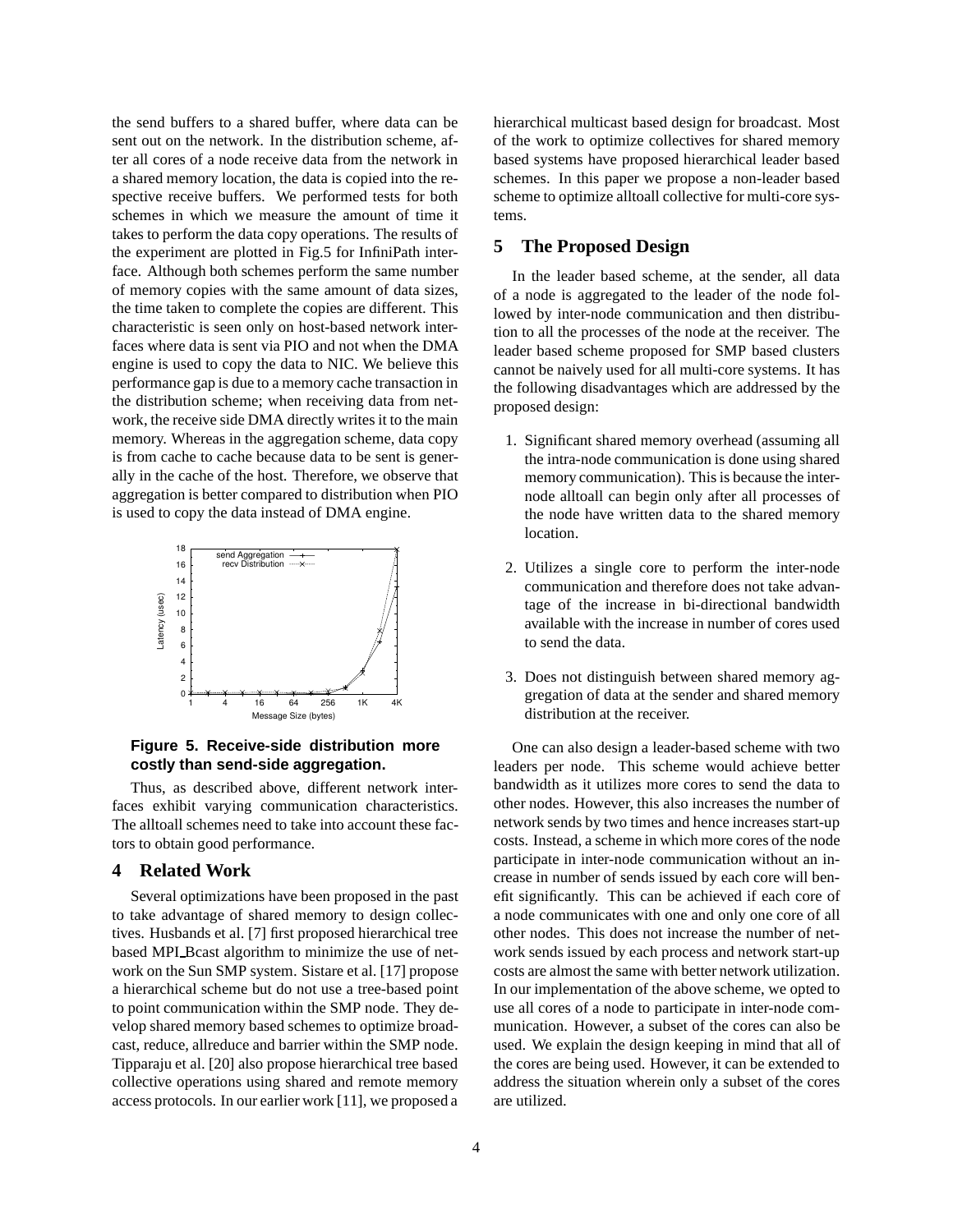

#### **Figure 6. Communication steps of the proposed design**

Since a core/process communicates with a single core of the other nodes, intra-node communication must be used to send the respective data to the other cores of the node. There are two ways in which this can be performed: 1. Before sending the data to other nodes, perform an intra-node communication. In this, a core receives all data that has to be received by cores with which it will communicate. We call this send-side aggregation. OR 2. Perform the inter-node communication first. In the inter-node communication, a core sends all of its data destined for a node to the core with which it communicates. It then performs an intra-node communication in which a core sends the data to the respective cores for which it was destined. We call this receive-side distribution.

We chose the first option for our implementation because we observed that send-side aggregation is less costly for network interfaces which use PIO to perform the data transfer to NIC. This is shown in Fig. 5.

The proposed algorithm for alltoall completes in two steps:

- 1. Step 1: Intra-node exchange This step takes place simultaneously within all nodes. Each core/process sends all the data that has to go to shared memory rank x (rank of the process in its node) of all nodes to process with shared memory rank x on its node.
- 2. Step 2: Inter-node exchange Each core/process performs an inter-node alltoall communication with processes having the same shared memory rank. The message size of this alltoall is more than that of the intended alltoall communication.

Figure 6 shows the communication that takes place in each of the above steps for a system of size 3X4 i.e. three nodes and each node has four cores as shown in Fig.6(a). Each small ellipse represents a core and the surrounding bigger ellipse represents a node. The numbers 'a' and 'b' on the core represent 'a' as MPI Rank and 'b' as the shared memory rank. Figure 6(b) shows the communication of step 1. In this step, only intra-node communication takes place. After step 1, all processes having the

same shared memory rank are part of one communicator as shown in figure 6(c). Each of the core/process participates in alltoall communication within the new communicator.

The above scheme has the following advantages:

- 1. Lower shared memory overhead. Each process waits for other processes to write only a subset of their data not their whole data.
- 2. Uses more than one core to send out the data, allowing for better bandwidth.
- 3. Takes advantage of low aggregation at the sender and eliminates the need for more costly distribution at the receiver. This is only applicable for some NICs.

For systems which do not use PIO, send-side aggregation and receive-side distribution have similar performance.

# **6 Experimental Results**

The following two test-beds were used to conduct the experiments:

First is a 512-core InfiniBand Linux cluster. Each of the 64 nodes have dual 2.33 GHz Intel Xeon "Clovertown" quad-core processors for a total of 8 cores per node. Each node has two network interface cards. First is a host-based SDR network interface QLE7140 by Qlogic and the second is offload DDR network interface card MT25208 dual-port Memfree HCA by Mellanox. InfiniBand software support is provided through InfiniPath software stack 2.1 on Qlogic HCA and Open-Fabrics/Gen2 stack [13], OFED 1.2 release for Mellanox HCA. The Mellanox HCA is built using the Infinihost III architecture.

Second is a 4 node dual 2.33 GHz Intel Xeon "Clovertown" quad-core processors for a total of 8 cores per node. Each node is connected with Mellanox ConnectX cards which operate at DDR speed (20Gbps). The ConnectX card (MT25408) has firmware version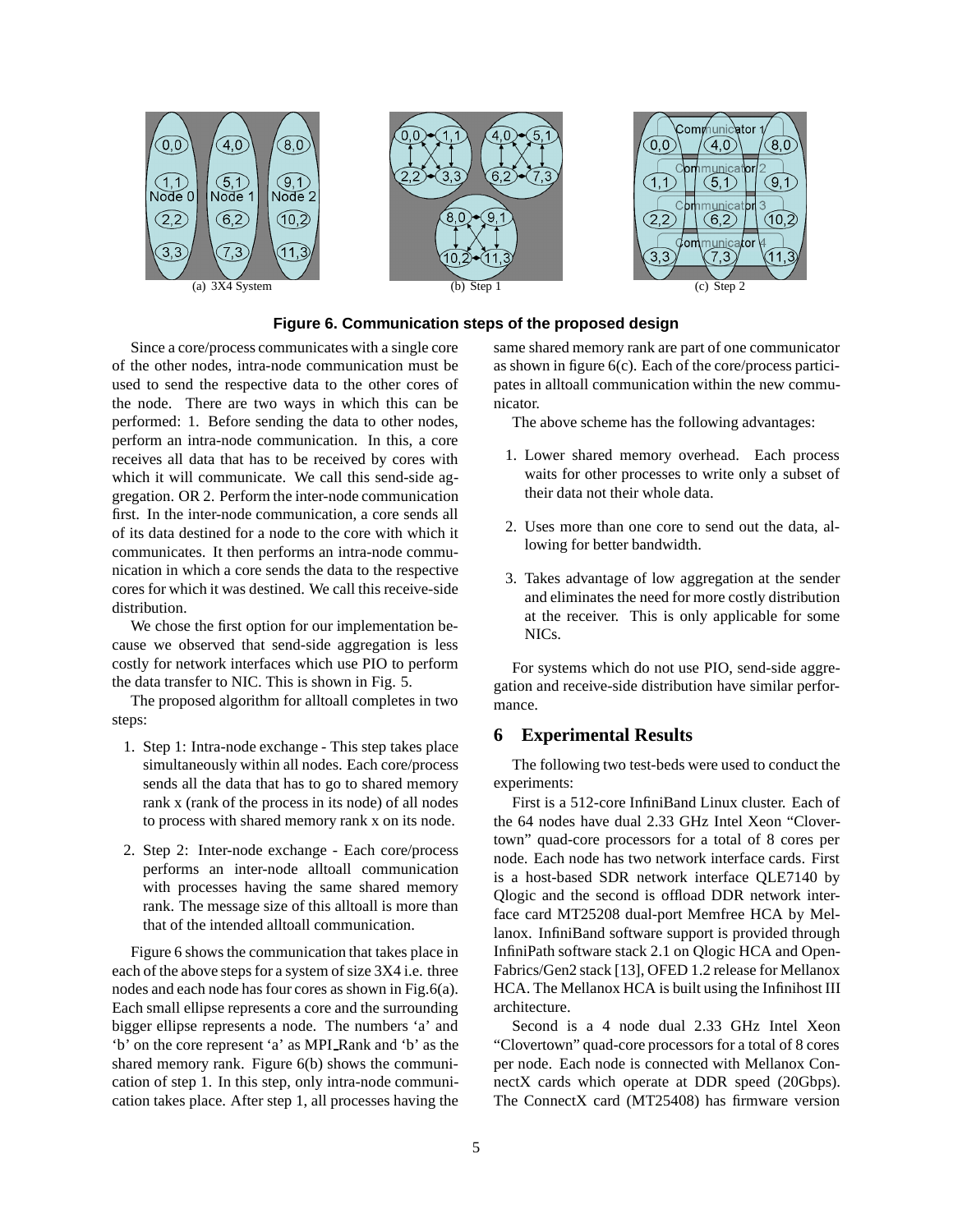2.0.139 and operates with new Open-Fabrics drivers which are based on OFED 1.2 distribution.

We have used MVAPICH-PSM and MVAPICH-Gen2 [12] to test our collective schemes on the two devices. MVAPICH is a popular open-source MPI implementation over InfiniBand. It is based on MPICH [6] and MVICH [10] and is used by over 610 organizations worldwide.

# 6.1 Alltoall Performance

In this section, we evaluate and compare the performance of the proposed scheme using OSU Alltoall Benchmark. The benchmark calls MPI Alltoall backto-back and reports an average over a large number of iterations (typically 1000).

#### **6.1.1 Performance on InfiniPath**

Figure 7 shows the MPI Alltoall collective performance on 64X8 configuration where AXB implies 'A' nodes and 'B' cores per node. The legend 'orig' refers to the current algorithms employed in MVAPICH tuned for the testbed for appropriate message sizes.



### **Figure 7. InfiniPath: Alltoall time on 64X8 system**

MVAPICH-PSM currently uses Bruck's algorithm for up to 256 Bytes, direct 'irecv-isend' from 256Bytes to 32KB and pairwise exchange for messages larger than 32KB for the Qlogic HCA. We have found that the direct 'irecv-isend' algorithm performs poorly on Mellanox HCA; therefore MVAPICH-GEN2 uses Bruck's algorithm for up to 8KB and pairwise exchange for messages larger than 8KB. The 'L-orig' scheme refers to leader based scheme and uses the original tuned alltoall to perform the inter-node alltoall communication among the leaders. The 'SA-orig' scheme refers to the new proposed scheme explained in section 5. It uses the tuned alltoall explained above to perform step 2 of the proposed scheme.

The leader based scheme performs well for very small messages. However, due to high shared memory overhead, the benefits fade with increasing message size. The proposed scheme outperforms the current algorithm and leader-based algorithm up to 2KB message size. This is primarily due to better utilization of network bandwidth by using multiple cores. As the system size increases, higher performance gains are obtained and up to a greater message size.

Figure 8 compares the MPI Alltoall time for sendaggregation and receive-distribution scheme. The 'orig-RD' scheme refers to inter-node alltoall followed by distribution at the receive-side. InfiniPath HCA uses PIO to copy data from the host to the NIC. Therefore, we see the performance difference between the two schemes. For a detailed explanation, refer to section 3. At each point on the graph beyond 256Bytes, the send aggregation scheme is better by at least 10 percent. The benefits are seen only after 256 Bytes. For messages less than 256 Bytes, Bruck's algorithm is used which touches (copies) the data after receiving it from the network [19].



**Figure 8. InfiniPath: Send Aggregation vs Recv Distribution alltoall time on 64X8 system**

Figure 9 shows the MPI Alltoall time for 512Byte message on varying system sizes. The results show that the performance gains in alltoall time increase with increasing system sizes.



**Figure 9. InfiniPath: Alltoall time of 512Byte message**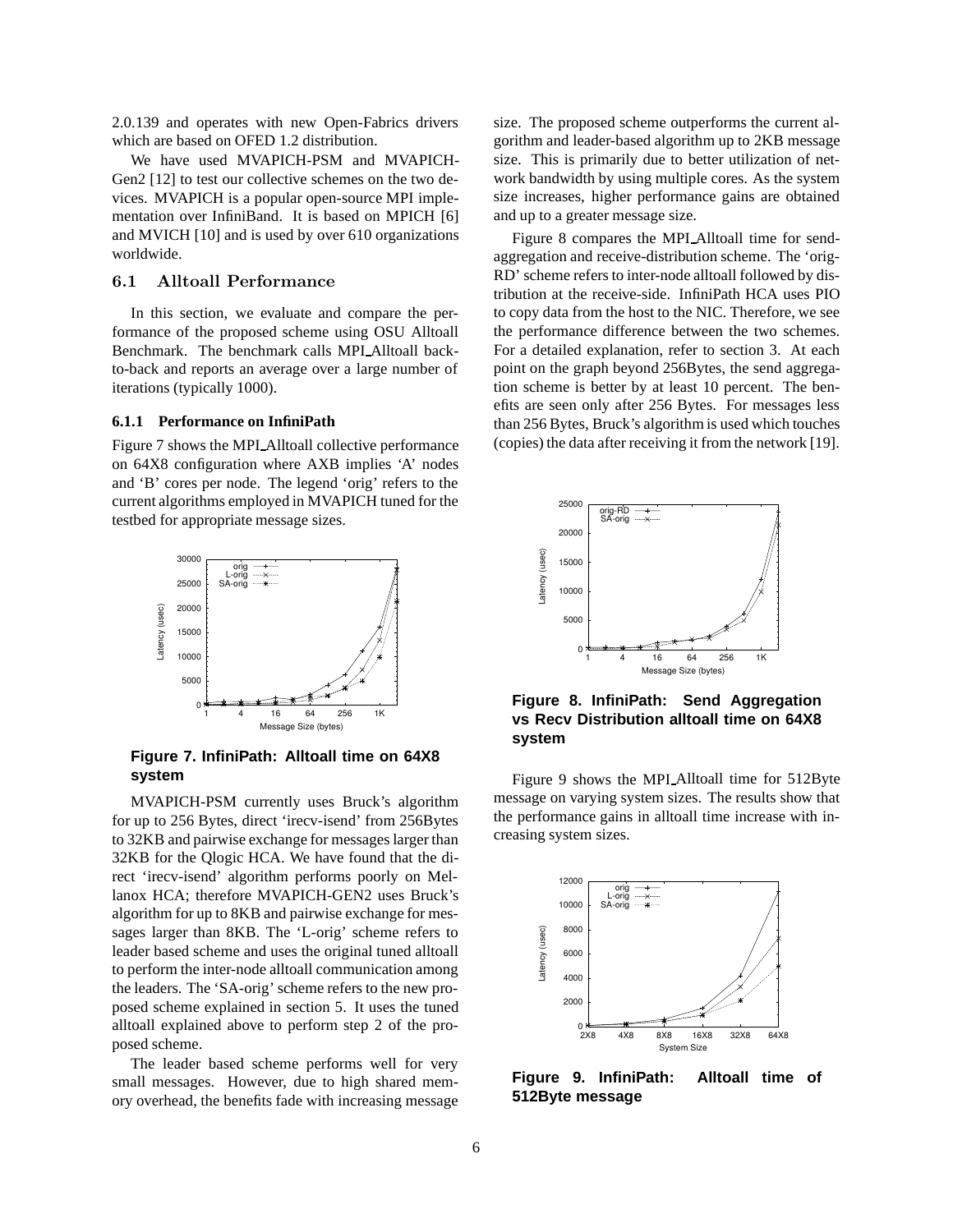#### **6.1.2 Performance on Infinihost III**

On Infinihost NIC, simultaneously using multiple cores deteriorates the performance of communication latency [18]; therefore, multi-pair bi-directional bandwidth shows deterioration in performance with increasing number of cores as can be seen in Fig.4. Therefore, leader-based scheme performs best here because it is able to eliminate the effects of congestion. This can be seen from the results in Fig. 10.



**Figure 10. Infinihost III: Performance of different schemes on 64X8 system**

On offload NIC, send-side aggregation scheme and receive-side distribution scheme show similar performance as seen in Fig. 11.



**Figure 11. Infinihost III: Send Aggregation vs Recv Distribution alltoall time on 64X8 system**

#### **6.1.3 Performance on ConnectX**

From Fig.3 we see that on ConnectX architecture, multipair bi-directional bandwidth increases with more cores. Therefore, single leader-based scheme does not perform as well as send-aggregation and recv-distribution schemes. The alltoall time for different schemes can be seen in Fig.12.

### 6.2 Application Performance

The CPMD application was used to evaluate the performance impact of the proposed scheme on applications. The InfiniPath network interface testbed was used



**Figure 12. ConnectX: Performance of different schemes on 4X8 system**

for the evaluation. Figure 13(a) shows the performance improvement over the current algorithms for different input files on 16X8 system. Figure 13(b) shows the performance improvement for si63 atoms with 120ryd cutoff for different system sizes. As we saw earlier, the performance improvement for MPI Alltoall increases with increasing system sizes, this is also reflected in the application performance improvement. Fig.13(b) shows that the 'L-orig' scheme begins to perform well at 64X8 system size. At 64X8 system size, the message size of alltoall collective decreases as the problem size remains the same. Therefore, leader-based collective performs comparable to the proposed scheme.

### **7 Conclusion and Future Work**

The results of this paper show that various network interfaces implemented for the same interconnect, exhibit different network characteristics. A single collective algorithm does not perform optimally for all network interfaces due to differing network characteristics. The paper proposes an optimized alltoall collective algorithm for multi-core systems connected using modern InfiniBand network interfaces. However, we believe that the work can be applied to onload implementation of other networks as well, like the ethernet-based JNIC architecture [5]. We plan to evaluate our designs on such systems in the future, as well as , extend the proposed framework to all other collectives.

# **References**

- [1] http://www.cpmd.org/.
- [2] http://www.mellanox.com/products/infinihost iii ex cards.php.
- [3] http://www.mellanox.com/products/connectx architecture.php.
- [4] J. Bruck, C.-T. Ho, S. Kipnis, E. Upfal, and D. Weathersby. Efficient Algorithms for All-to-All Communications in Multiport Message-Passing Systems. *IEEE Transactions in Parallel and Distributed Systems*, 8(11):1143–1156, November 1997.
- [5] Mike Schlansker et. al. High-performance Ethernet-based Communications for future Multi-core Processors. In *SC '07: Pro-*